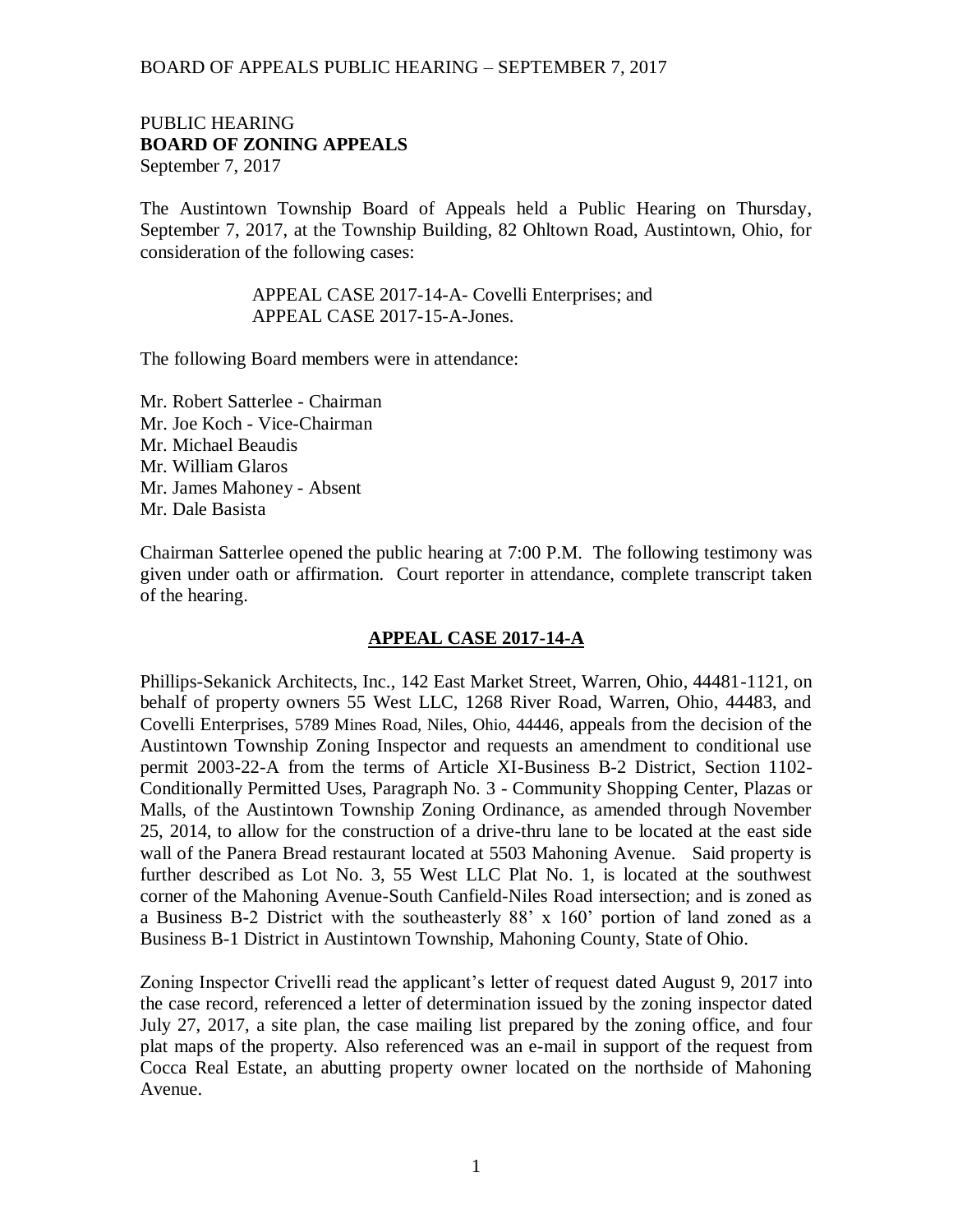Mr. Satterlee stated the mailing list for case 2017-14-A will be incorporated into the case record.

Kim Phillips reviewed the site plan and stated there would be 20 feet of grass area abutting the church after placement of the driveway and they will maintain the connecting sidewalk. There will be no addition to the building. He depicted the drivethru window. He described it as an oddball situation with traffic and they would use a red-green light to advance vehicles to the pickup window.

Mr. Koch inquired about pedestrians walking to the side walk sitting area. Mr. Phillips stated that is a scenario with every restaurant design. Mr. Koch asked if a railing could be placed at the sidewalk. Mr. Phillips answered in the affirmative and concurred it would be a good idea to keep customers from walking into the drive lane. Mr. Koch suggested shortening the curb to not force drive-thru traffic to the opposite end of the building. Mr. Phillips stated they could shorten the drive lane.

Mr. Basista observed Panera is not fast food and questioned the possibility of traffic backing up. Mr. Phillips observed average wait time for food is 3 minutes 20 seconds. The busiest drive thru time is morning for coffee which has an average wait time of two minutes. They are planning on six cars from the order board to where you enter the drive lane. Including the pickup window there is room for ten cars prior to backing into the existing parking lot area. Mr. Phillips estimated the drive-thru lane accommodating 14 cars which is two and half times what they normally design for.

Mr. Beaudis expressed concern of the building overhang blocking vision of oncoming traffic at the front corner of the building. Mr. Phillips stated he was open to suggestions but moving the curb up will create almost the same driving pattern there now and they will use signage to alert for oncoming traffic and pedestrians. There was discussion of a parabolic mirror but it was determined shortening the curb would be a better option. Mr. Phillips observed all drive-thru's have a pedestrian-vehicular conflict and signage directed at drivers may help.

Mr. Satterlee observed directing the traffic away from the blind spot after order pick-up would greatly enhance safety. There was discussion of landscaping islands to reduce pedestrian risk. Mr. Phillips stated he could make the turn as quickly as engineering will allow after order pick-up and install a rail on the patio.

Patty Hunt-Shearer, 6221 Whispering Meadows, Canfield, Ohio, 44406, stated she was representing Austintown Community Church and expressed concern as to how close the project will come to the church property as there is 34 feet in the grassy area and two sanitary drains and they have had issues with drainage at the church. The members of the church use the sidewalk depicted in the drawings. The real estate development people agreed to construct the fence and maintain it and the grassy area when the plaza was built. The plaza allows the church to use the parking lot for events. She also expressed concerns about the traffic flow in relation to bible study and church attendance. She was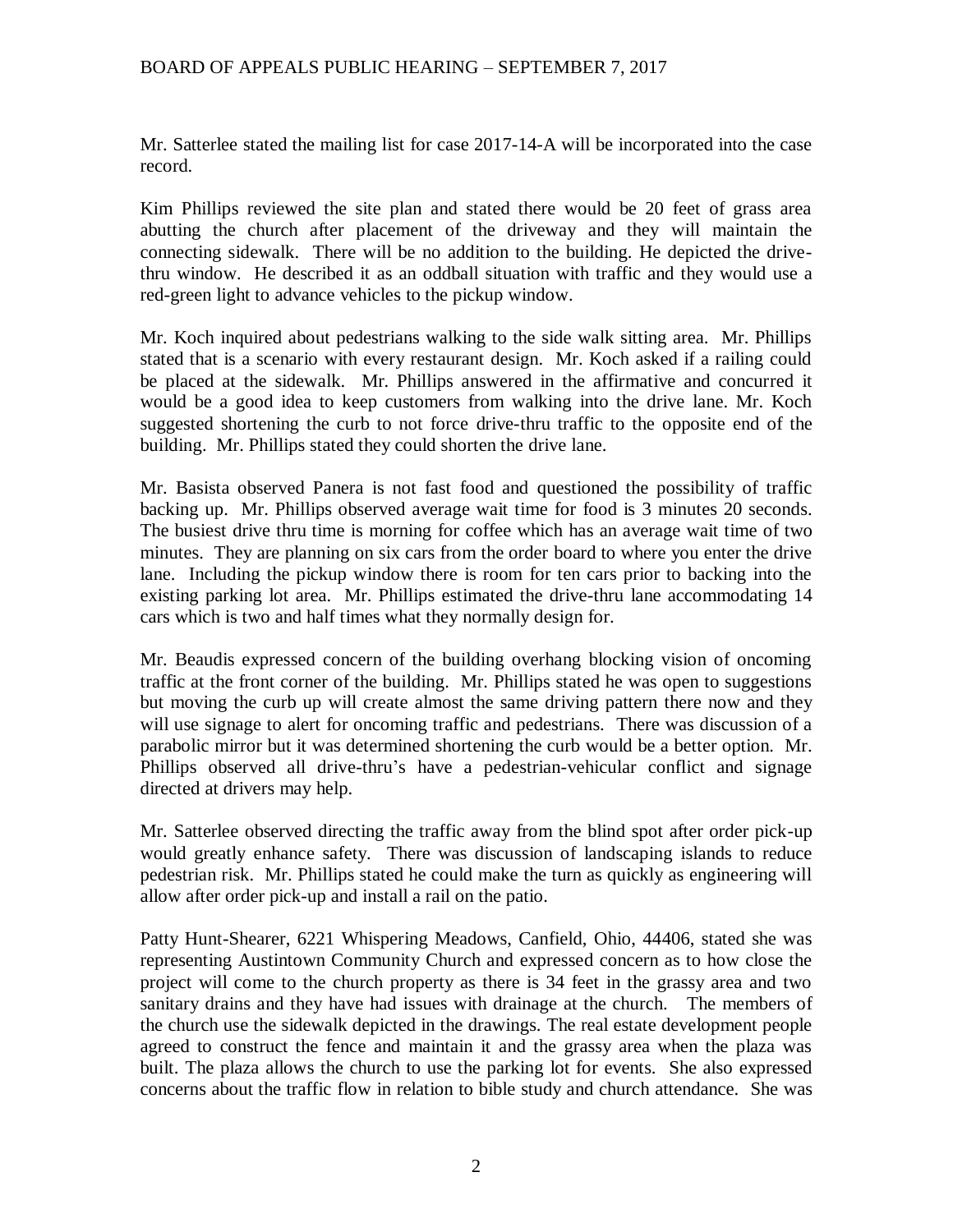glad there was no new curb cuts closer to the church and observed the difficulty exiting onto Route 46. She observed the red-green light at the drive-thru window cleared up some concerns she had but advised a semi-truck was there today going east instead of west and there is not a lot of control and you would hope people would follow the signs. She also stated she did not want the church to lose visibility to the public and inquired about shrubs or buffering. She expressed concerns about the condition of the exsisting fence. There is a large body of elderly church members who use the walk way. They have 200 active members and an overall membership of roughly 600. Mrs. Hunt-Shearer reviewed the drawing after testifying.

Mr. Satterlee suggested removing curbing. There was general discussion of the site plan and a yield to pedestrian sign near the walk. Zoning Inspector Crivelli suggested a speed bump near the walkway. Mr. Koch observed the lanes at the curb cuts needs to be remarked for traffic control. Mrs. Hunt-Shearer liked the ideas of a speed bump and yield sign at the sidewalk. There was further discussion of the proposed railing. Mr. Phillips suggested a gap in the rail with a walkway thru the green space for pedestrians.

No one else in attendance to speak for the request.

No one else in attendance to speak against the request.

The Board adjourned into executive session at 7:39 P.M.

The Board reconvened from executive session at 7:47 P.M.

Mr. Satterlee suggested the curbing be removed and substituted with painted lines to allow cars to exit the drive-thru lane if they choose not to wait. He also made reference to a proposed railing and described placement in relation to the page 3 elevation drawing. The Board also asked for a speed bump and crosswalk. Mr. Satterlee asked the updated drawings be submitted to the Zoning Inspector which will be public record and Mrs. Hunt-Shearer can review the changes. The referenced drawing was marked as Exhibit "A".

**2017-14-A-Covelli Enterprises:** Motion by Mr. Koch to approve the amended conditional use request with the changes verbally submitted and in substantial conformity to the sketches that we outlined for the Architect up here, with the understanding that this is understood and will be approved by the zoning official and marked as Exhibit "A".

Seconded by Mr. Glaros.

Roll call vote: Mr. Glaros - Yes; Mr. Basista – Yes; Mr. Koch – Yes; Mr. Beaudis – Yes; and Mr. Satterlee – Yes.

Zoning Inspector Crivelli advised Mr. Phillips forward the updated drawings to zoning and to secure building and fire approval. Mr. Satterlee speculated there will be no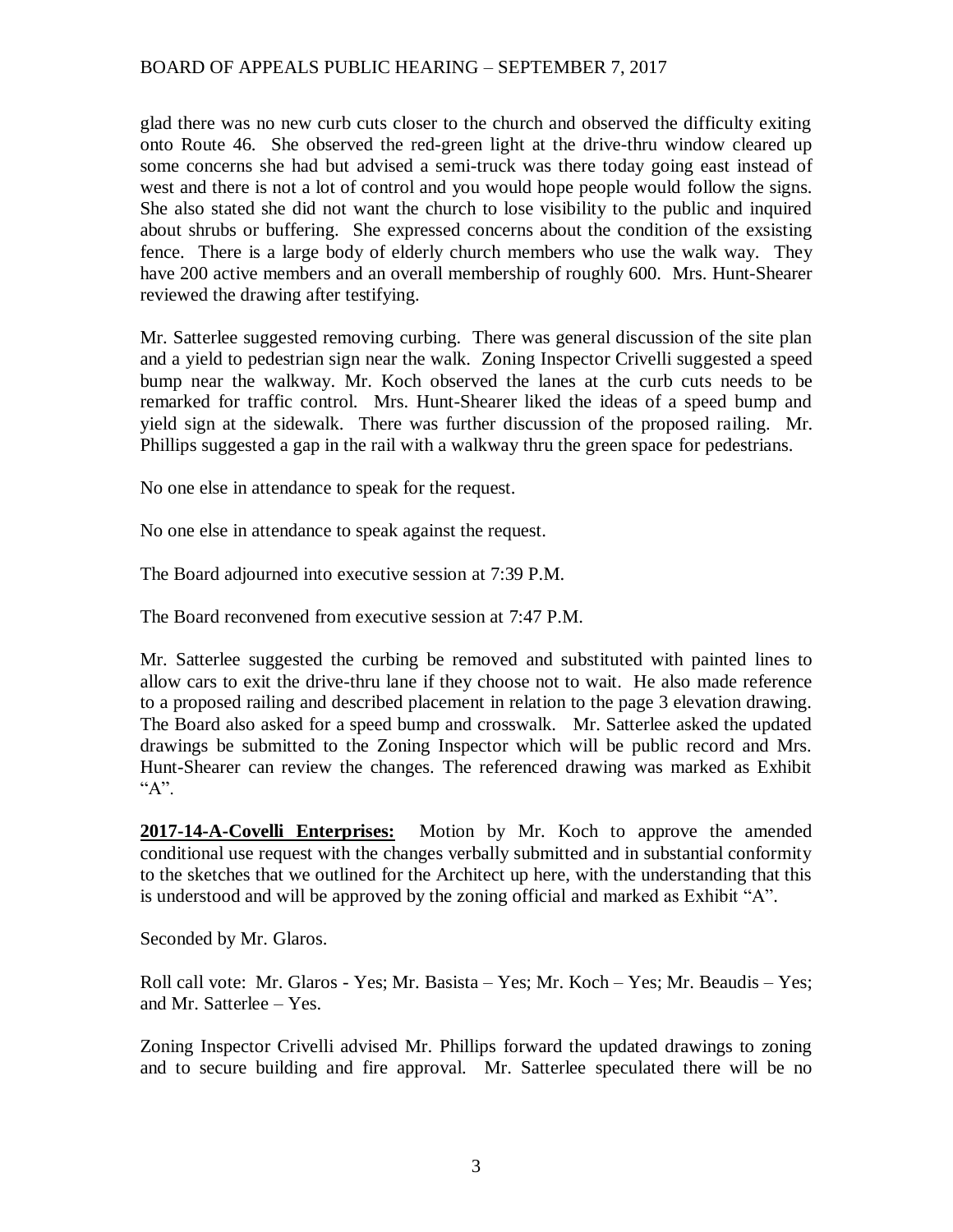problems created by this project. Mrs. Hunt-Sheerer stated they have always worked well with the plaza developers.

# **APPEAL CASE 2017-15-A**

Gregory G. and Catherine S. Jones, 5474 West Rockwell Road, Austintown, Ohio, 44515, appeals from the decision of the Austintown Township Zoning Inspector and requests a variance from the terms of Article VI-Residence R-1 District, Section 604- Private Garage and Accessory Building, of the Austintown Township Zoning Ordinance, as amended through November 25, 2014, to allow for the construction of a 30' x 24" (720 sq. ft.) detached garage to be placed within the northeasterly rear yard. The maximum permitted area for a detached garage is six hundred seventy-two (672) square feet. Said property is zoned as a Residence R-1 District in Austintown Township, Mahoning County, State of Ohio.

Zoning Inspector Crivelli read the applicant's letter of request into the case record, referenced a GIS site plan, two pages of drawings and specs, the case mailing list prepared by the zoning office, and four plat maps of the property.

Mr. Satterlee stated the mailing list for case 2017-15-A will be incorporated into the case record.

Gregory G. Jones, 5474 West Rockwell Road, stated there are a lot of empty properties and he wants to better the community by erecting the building and taking care of it and the vacant properties. He will store his equipment in the building and he provides a free service to the property owners who have not been held accountable to maintain their properties. He doesn't like having his stuff sitting out. He wants to protect it and the community from someone driving by and taking stuff, which will help the police out.

Mr. Beaudis inquired about the property pins. Mr. Jones stated his property line was 10 feet east of the foundation of the former garage and the new garage would be five feet from that. He stated he could have the property surveyed and he has located one pin. Mr. Koch suggested he place the garage six feet to insure there is no violation which will help him in the future if he should sell his home.

Mr. Koch observed from the drawings there will be a concrete floor, gutter and downspouts, two overhead doors, and the garage will be insulated. He stated the drawings looked good. Mr. Jones hopes to have electrical service to the garage within a year. Zoning Inspector Crivelli advised the Board of Health has to approve the project in relation to the septic system. Mr. Beaudis advised the health department will require down spouts due to the septic lines in the rear yard.

Joanne Hamner, 5483 West Rockwell Road, stated since Mr. Jones moved in he takes care of all the abandoned properties and cleans the sewers on all of Rockwell Road. She has no objections regarding the garage but stated the pins are all off due to the Route 46 widening.